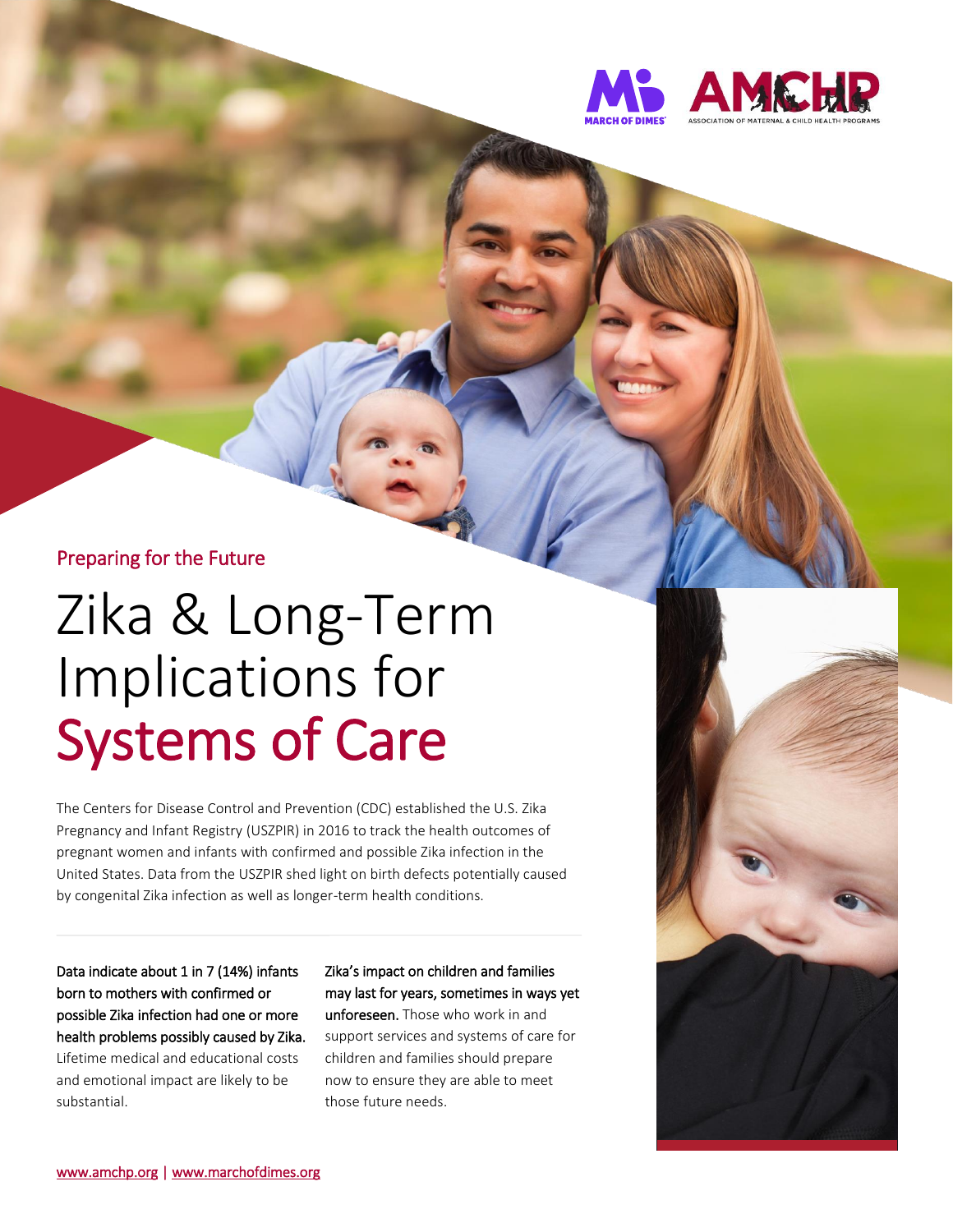#### Introduction



In response to the Zika virus as an emerging public health threat to pregnant women and their infants, the Centers for Disease Control and Prevention (CDC) established the U.S. Zika Pregnancy and Infant Registry (USZPIR) in 2016. The USZIPR aims to track the health outcomes of pregnant women and infants with confirmed and possible Zika infection in the United States.

Data from the USZPIR has shed light on birth defects potentially caused by congenital Zika infection as well as longer-term health conditions that affected infants may experience.

In 2018, CDC published a report on more than 4,800 pregnant women in the U.S. territories who showed laboratory evidence of confirmed or possible Zika virus infection from 2016–2018. For these pregnancies, 1,450 infants were at least one year of age and had received some reported follow-up care. Of those infants, about 1 in 7 (14 percent) had one or more health problems possibly caused by Zika, which included birth defects and/or neurodevelopmental abnormalities. $1$  In addition, emerging evidence suggests that some infants with congenital Zika infection who appear to have no apparent effects of infection at birth may have developmental delays over time.<sup>2</sup>

In every pregnancy, a woman starts out with a 3-5% chance of having an infant with a birth defect. <sup>3</sup> Pregnant women with confirmed or possible Zika infection are estimated to have a 30-fold greater risk of certain birth defects and neurodevelopmental problems. 4,5

2016 - 2018 4800 pregnant women in the U.S.

territories with confirmed or possible Zika virus infection

These findings attest to a long-term challenge: Zika's impact on families and the systems of care that support them may last for years, sometimes in ways yet unforeseen. The health and wellbeing of families requires a long-term response plan.<sup>6</sup>

Children with Zika-related birth defects and developmental problems will need ongoing monitoring and developmental screening and coordinated care in a medical home throughout their lives. This is in addition to resources needed for prevention and research. Although it may take years to fully understand the long-term impacts of congenital Zika virus, the lifetime medical and educational costs and the emotional impact on affected children and families are likely to be substantial.<sup>7</sup>

How, then, can we ensure that the systems of care and the workforce that support children and families are best prepared to meet those needs, and prepare for the next outbreak of Zika?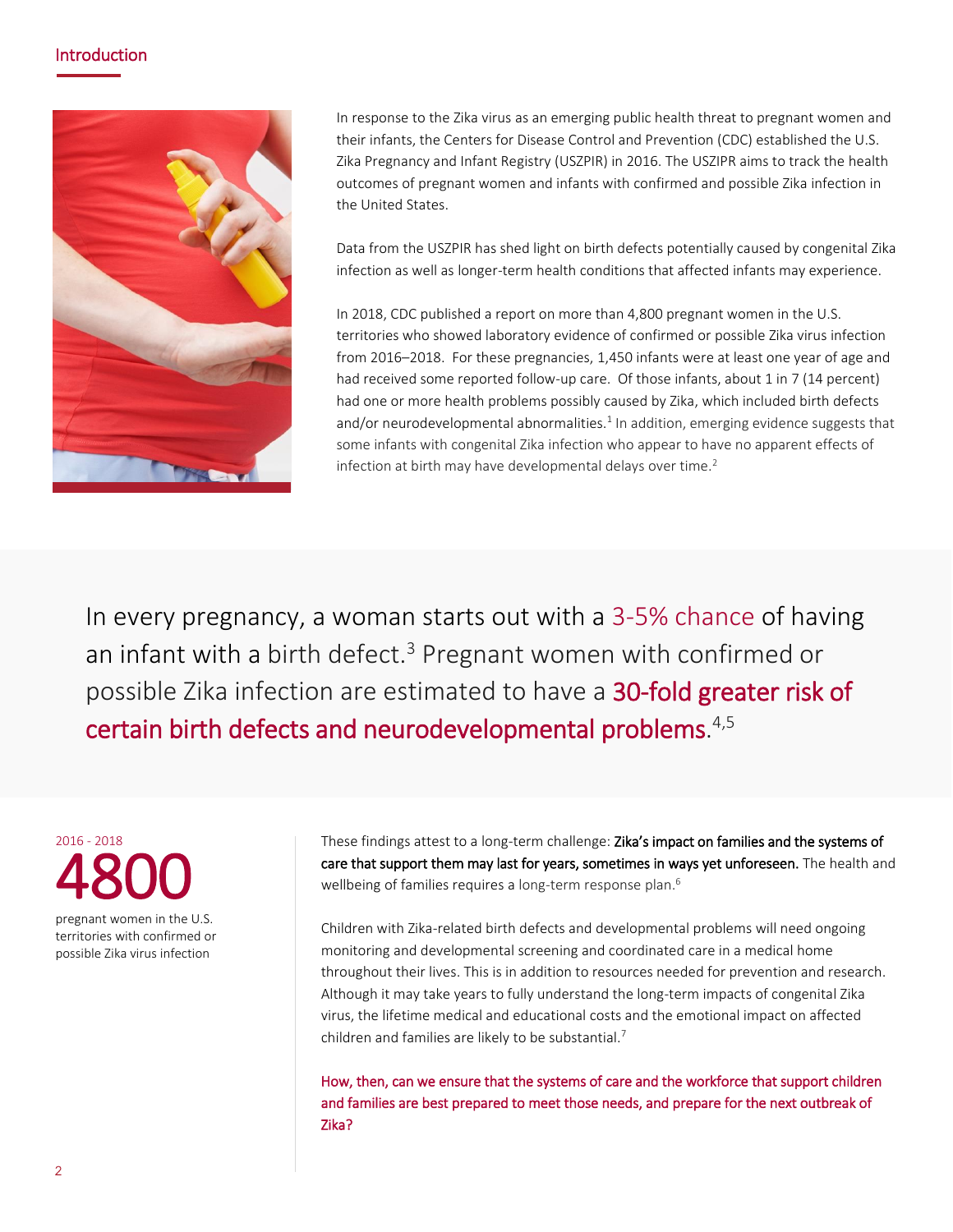#### Identifying Needs for Recommended Care and Services for Children Affected by Zika

I.

In April 2019, the Association of Maternal & Child Health Programs (AMCHP), in partnership with March of Dimes and CDC, brought together multidisciplinary leaders from state and local health department programs, MCH programs, community organizations, provider groups, university centers, and researchers, as well as family partners, and national and federal partners. The objective was to discuss the long-term needs of children affected by Zika and their families, including systems and programs to support them and their families.

This group of thought leaders identified the following key themes related to gaps in and opportunities to improve the systems of care to address the longer-term needs of those affected by Zika: communication; data, research, screening, and surveillance; family support; policy; service delivery and coordination; technology; and workforce development. Professionals who work in systems of care that support infants, children, and families are encouraged to assess their current programs and policies relative to these themes to ensure they are prepared to meet the needs of children and families impacted by Zika.



#### Long Term Needs for Families and Systems of Care

Adverse outcomes associated with congenital Zika infection include smaller than expected head size, called microcephaly (at birth and post-natal); problems with brain and eye development; problems with joint movement; issues with feeding, sitting, and sleeping; hearing loss; developmental delay; and seizures.<sup>8</sup>

Careful, ongoing monitoring and evaluation of children born to mothers with possible Zika infection during pregnancy is essential to ensure possible health problems are detected early and referral to needed services is timely.<sup>9</sup>

Building on existing initiatives can streamline efforts to address the long-term impacts for families and systems of care. The following long-term needs were identified at the individual/family and systems levels:

# In April 2019

AMCHP, in partnership with March of Dimes and CDC, brought multidisciplinary thought leaders to discuss the needs for children affected by Zika

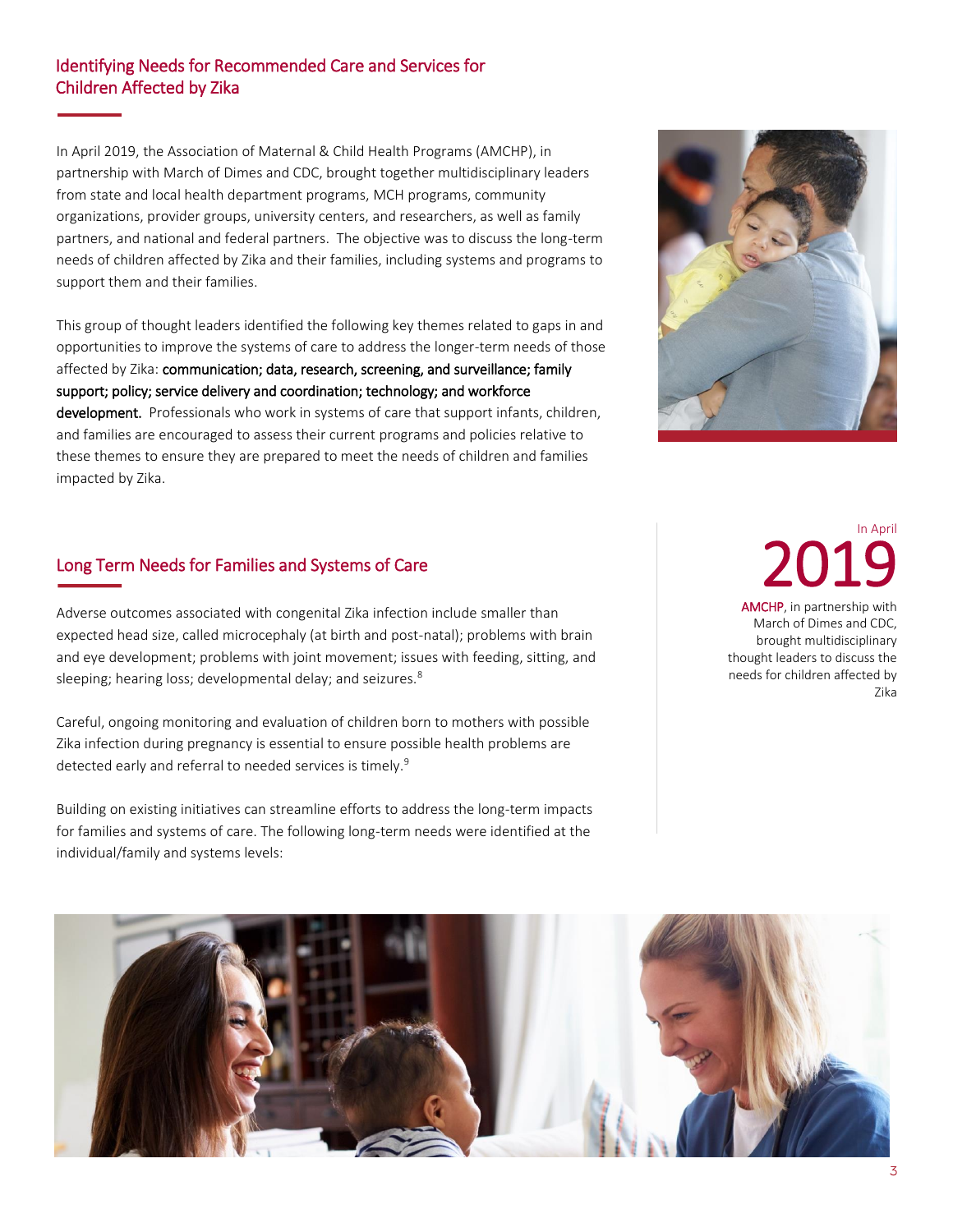| Areas of need                              | Individual/Family Needs                                                                                                                                                                                                                                                                                                                                                                                                                                      | <b>Systems Needs</b>                                                                                                                                                                                                                                                                                                                                                                                                                                                                                                                             |
|--------------------------------------------|--------------------------------------------------------------------------------------------------------------------------------------------------------------------------------------------------------------------------------------------------------------------------------------------------------------------------------------------------------------------------------------------------------------------------------------------------------------|--------------------------------------------------------------------------------------------------------------------------------------------------------------------------------------------------------------------------------------------------------------------------------------------------------------------------------------------------------------------------------------------------------------------------------------------------------------------------------------------------------------------------------------------------|
| <b>Health and</b><br>Development           | May require specialty services, which include neurology,<br>developmental pediatrics, nutrition, occupational therapy, speech<br>and language pathology, audiology, ophthalmology, endocrinology,<br>infectious disease, and genetics. They will require recommended<br>developmental monitoring, screenings, and well-checks; improved<br>access to specialty and sub-specialty care; above average contact<br>with a medical home; and continuity of care. | Systems-level workforce needs include addressing shortages in sub-<br>specialty providers; integrating better use of mid-level providers and other<br>health care professionals; training for providers to be prepared to serve<br>children with special needs, training to address family planning in the<br>context of Zika; training on the impacts of Zika across the lifespan;<br>learning how to incorporate monitoring and screening in routine visits,<br>and having a specific, clear clinical definition of congenital Zika infection. |
| <b>Family Supports</b><br>and Services     | Includes transportation, financial support, in-home support, respite,<br>self-advocacy, education on services and rights, peer support and<br>family-led organizations (e.g., Family-to-Family Health Information<br>Centers), community-based care, protection from stigma and blame,<br>and maintaining desired confidentiality.                                                                                                                           | The workforce will need to listen to families and adapt based on their<br>needs. They will need to engage family-led organizations and build on<br>existing supports (e.g., family navigator and positive parenting). They will<br>need to ensure a "whole family" approach, which includes in-home care,<br>education on resources, local supports that know how to address Zika-<br>related needs, and community supports that address social determinants<br>of health.                                                                       |
| Care coordination <sup>10</sup>            | For complex and non-complex needs, this includes regular care,<br>specialty care, case management, referrals and follow-up, family<br>supports, and family navigation.                                                                                                                                                                                                                                                                                       | Ensure capability for optimal care coordination across the lifespan.<br>Communications should be coordinated across systems and programs and<br>with families. Family organizations should be partners in systems efforts<br>to ensure that families can access and map out care coordination.<br>Ongoing surveillance of care coordination is necessary to ensure needs<br>are identified and met.                                                                                                                                              |
| Communication                              | Health communications and information must be culturally<br>competent, linguistically appropriate, and accessible.                                                                                                                                                                                                                                                                                                                                           | Health communication training is needed to ensure health care and<br>service providers can address cultural and language barriers. Continue<br>broad messaging for providers and families to keep Zika protocols in the<br>forefront.                                                                                                                                                                                                                                                                                                            |
| Education                                  | Ongoing education services and supports include school readiness,<br>Individuals with Disabilities Education Act (IDEA) Part C and B, special<br>education services, supports to address absenteeism, and vocational<br>services. Families will need family-led communication and advocacy<br>supports.                                                                                                                                                      | Educational systems will need to identify, diagnose, and track educational<br>needs. Better systems are needed to communicate with families, health<br>care providers, family-led and community-based programs. Other systems<br>that support children (beyond early childhood) are also needed. Zika may<br>not be included in eligibility requirements for IDEA Part C in all states.                                                                                                                                                          |
| Surveillance, Data,<br>Research            | Families must be able to understand and monitor the health and<br>development needs of their child, including developmental delays,<br>school readiness, developmental milestones, and educational<br>transitions.                                                                                                                                                                                                                                           | Leverage existing data systems to support long-term surveillance, registry,<br>and disease reporting to better understand the lifelong impacts of Zika.<br>Longitudinal research, retrospective analysis, multi-level data collection,<br>and better linkages of data and accessibility to providers will help inform<br>surveillance and research.                                                                                                                                                                                              |
| Mental Health/<br>Psychosocial             | Mental health for children should be addressed in the medical home<br>and needs to be age appropriate. Families need ongoing support to<br>address parental/caregiver mental health and prevent stigma and<br>blame.                                                                                                                                                                                                                                         | Strengthen and enhance mental health screening and services, use of<br>appropriate screens, and screening and supports for parents and<br>caregivers across the lifespan.                                                                                                                                                                                                                                                                                                                                                                        |
| Financial &<br><b>Eligibility Supports</b> | Include sustained health care coverage for children, as well as legal<br>and financial supports for families.                                                                                                                                                                                                                                                                                                                                                | Access to coverage and payment for medical care and specialty care<br>should be easily available to families, without burdensome prior<br>authorization or barriers. Improve insurance infrastructure by maximizing<br>private pay reimbursement, including insurance reimbursement for home<br>visiting for Zika-exposed infants.                                                                                                                                                                                                               |
| <b>Transition</b>                          | Across the lifespan, this includes access to health and specialty/sub-<br>specialty care, transition throughout education and educational<br>services (e.g., IDEA Part C to Part B), vocational rehabilitation<br>services, guardianship, self-advocacy, and independent living.                                                                                                                                                                             | Address the full spectrum of transition (health care, <sup>11</sup> early childhood<br>systems, education, adult workforce and employment). Families and<br>youth should be engaged in transition planning. The adult system of care<br>must be ready to address ongoing needs.                                                                                                                                                                                                                                                                  |
| Other                                      | May include legal representation and advocacy, a safety net of<br>resources and services, and better use of technology (e.g., mobile<br>health services, easily accessible records, telehealth, finding and<br>connecting to providers and family supports).                                                                                                                                                                                                 | Building flexible and responsive systems that prioritize identifying needs<br>early for all developmental disabilities and delays will improve systems'<br>capabilities to address Zika. Flexibility in policy making is needed as we<br>learn more about the long-term effects. Growing capacity in telehealth<br>can help address needs.                                                                                                                                                                                                       |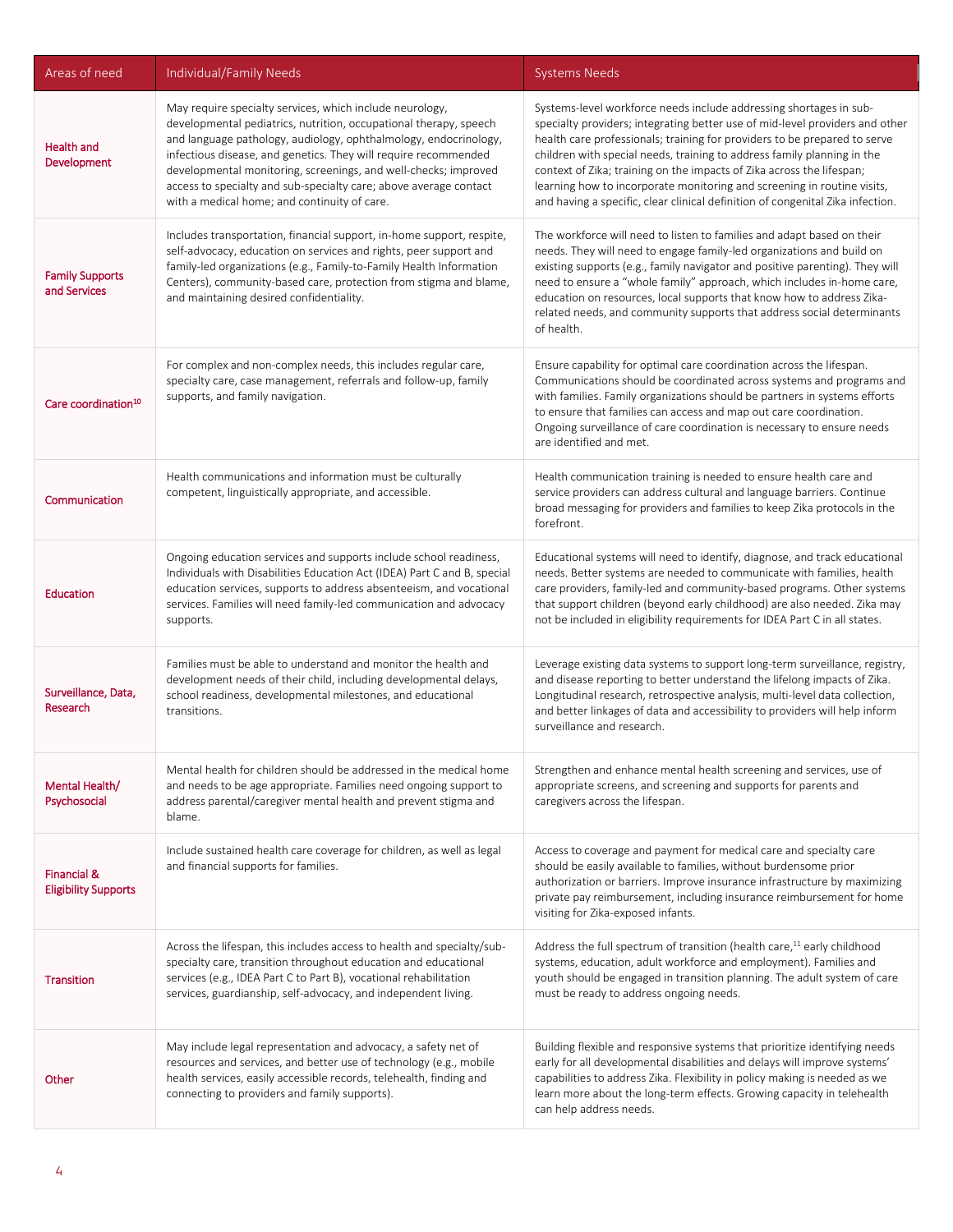#### Opportunities for Improvement: A Call to Action

Key themes emerged from the thought leaders' discussion regarding gaps and opportunities to improve the systems of care to address the needs of those affected by Zika:



#### **Communication**

Messaging and engagement to provide clear, consistent information and support trusting relationships with families



#### Data, Research, Screening and **Surveillance**

Providing enhanced, better options for moving research to practice and determining long-term needs



#### Family Support

Whole family support starts with learning from families



#### **Policy**

Ensuring sustained health care coverage, service continuity, and care standards



#### Service Delivery & Coordination

Easy to use systems for families and better provider care



#### **Technology**

Leveraging opportunities to connect systems and people



#### Workforce Development

Ensuring that the public health, primary care, and specialty care workforces are prepared to address Zika and its associated long-term needs

To ensure the needs of families impacted by Zika are met, staff and partners in state MCH programs, public health surveillance programs, primary and specialty care, education, Medicaid, insurance, family organizations, faith-based organizations, community organizations and family advocates should assess current systems of care and engage multidisciplinary partners to strengthen those systems.

#### Stakeholders can consider the following for each theme:

- How effective are our current systems, policies, and procedures in this area? Can existing systems be leveraged or expanded to strengthen efforts to help families affected by Zika?
- How could they be enhanced in our state? Are there certain recommendations that resonate with our state and populations?
- Does our organization have the authority to drive changes and improvements in this area? If not, who does, and how could/should we partner with them?

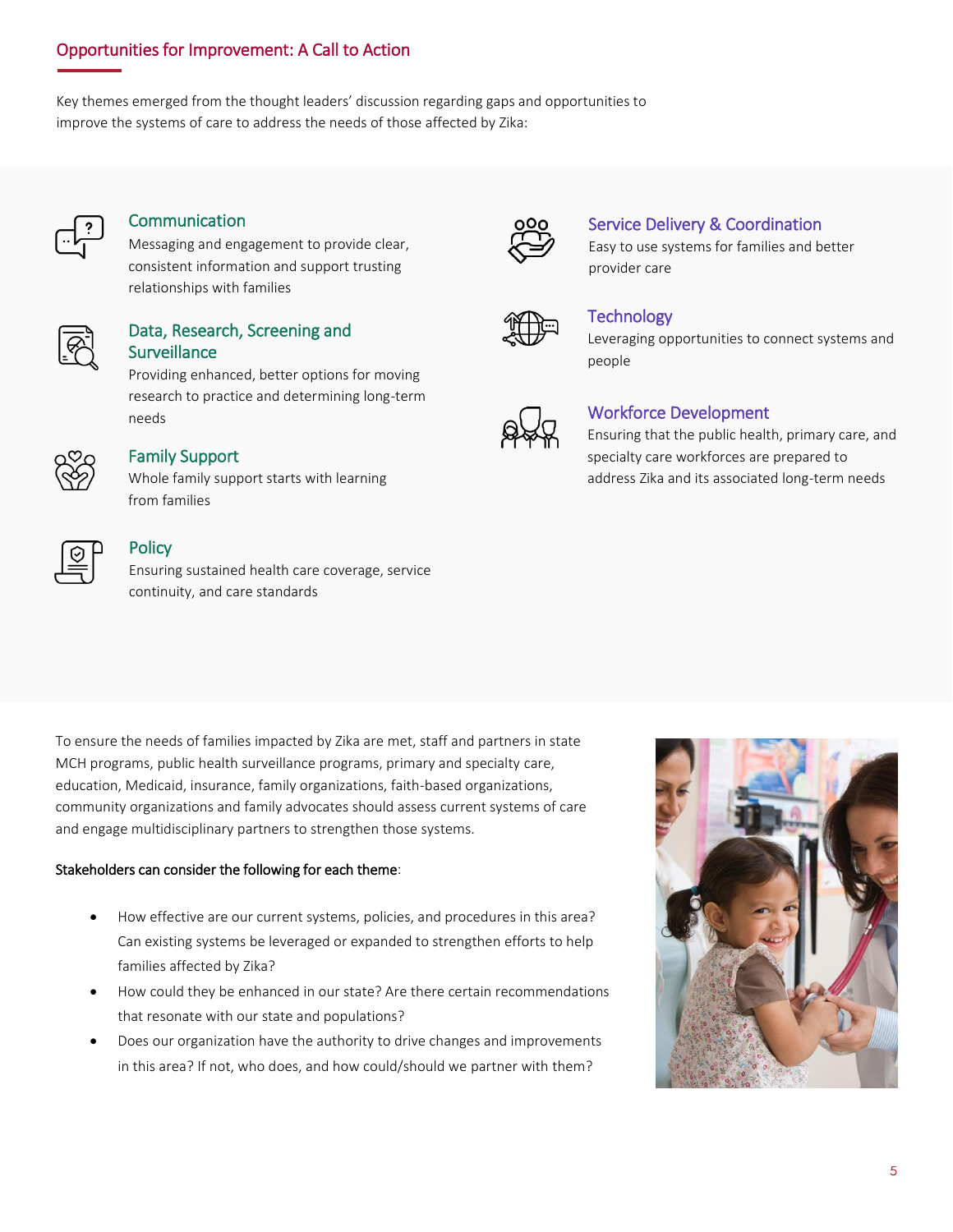

#### Communication

#### Messaging and engagement to provide clear, consistent information and support trusting relationships with families

- Ensure messaging prevents stigma and blame for families and ensures confidentiality of child and family
- Reframe messaging around Zika to include all possible health effects (not just microcephaly)
- Deliver ongoing messaging to keep Zika on people's minds
- Provide health communication training to providers and families
- Enhance communications and engagement with undocumented families
- Map communication flow and planning during a nonemergency (e.g. checklist or calling tree)
- Maintain communications and relationships across systems by leveraging professional partnerships
- Develop relationships with nongovernment organizations/nonpartisan/nonprofit organizations to centralize efforts
- Improve communication systems and use of the emergency preparedness Health Alert Network (HAN)



#### Data, Research, Screening, and Surveillance

#### Providing enhanced, better options for moving research to practice and determining longterm needs

- • Enhance Electronic Health Records (EHR) to ensure surveillance happens at every level and that records are accessible to providers
- Maintain and enhance surveillance, registry, and data systems for long-term surveillance
- Emphasize existing recommendations for developmental monitoring and screening (not just developmental screening)
- Enhance data-sharing across systems of care (through central repository of programs, initiatives, workforce, and knowledge base)
- Establish evaluation across all systems and services based on human-centered design
- Fully utilize qualitative data, such as data from family stories and surveys
- Establish a research agenda for Zika, which addresses health inequities, and is informed by ongoing practice



## Family Support

#### Whole family support starts with learning from families

- • Engage family partners across all levels of the system to learn what did and did not work in caring for and supporting infants, children, and families
- Provide ongoing caregiver and family support services (transportation, respite, mental health, etc.)
- Work with adult care providers
- Include and support all family members, including mothers, fathers, siblings, and other caregivers
- Partner with family-led organizations to empower families to be self-advocates and utilize necessary systems

### **Policy**

#### Ensuring sustained health care coverage, service continuity and care standards

- Promote policies that guarantee sustained private and public health care coverage for Zika-affected children and families
- Maximize Medicaid and private payer reimbursement of essential services, such as ongoing care coordination and incentives to encourage use of services (e.g., transportation or phone cards)
- Provide education on Zika for change makers (e.g., advocates and policymakers)
- Train staff and family members to be spokespersons for Zika's impact on children and families and the need for sustained coverage and care
- Establish policies on standards of care for Zika-affected children
- Develop policy and legislation to support coordination between various systems, including MCH, Medicaid, education, and social services
- Establish state and/or agency policies to ensure continuity of public health services during emergencies, workforce transitions, and/or other contingencies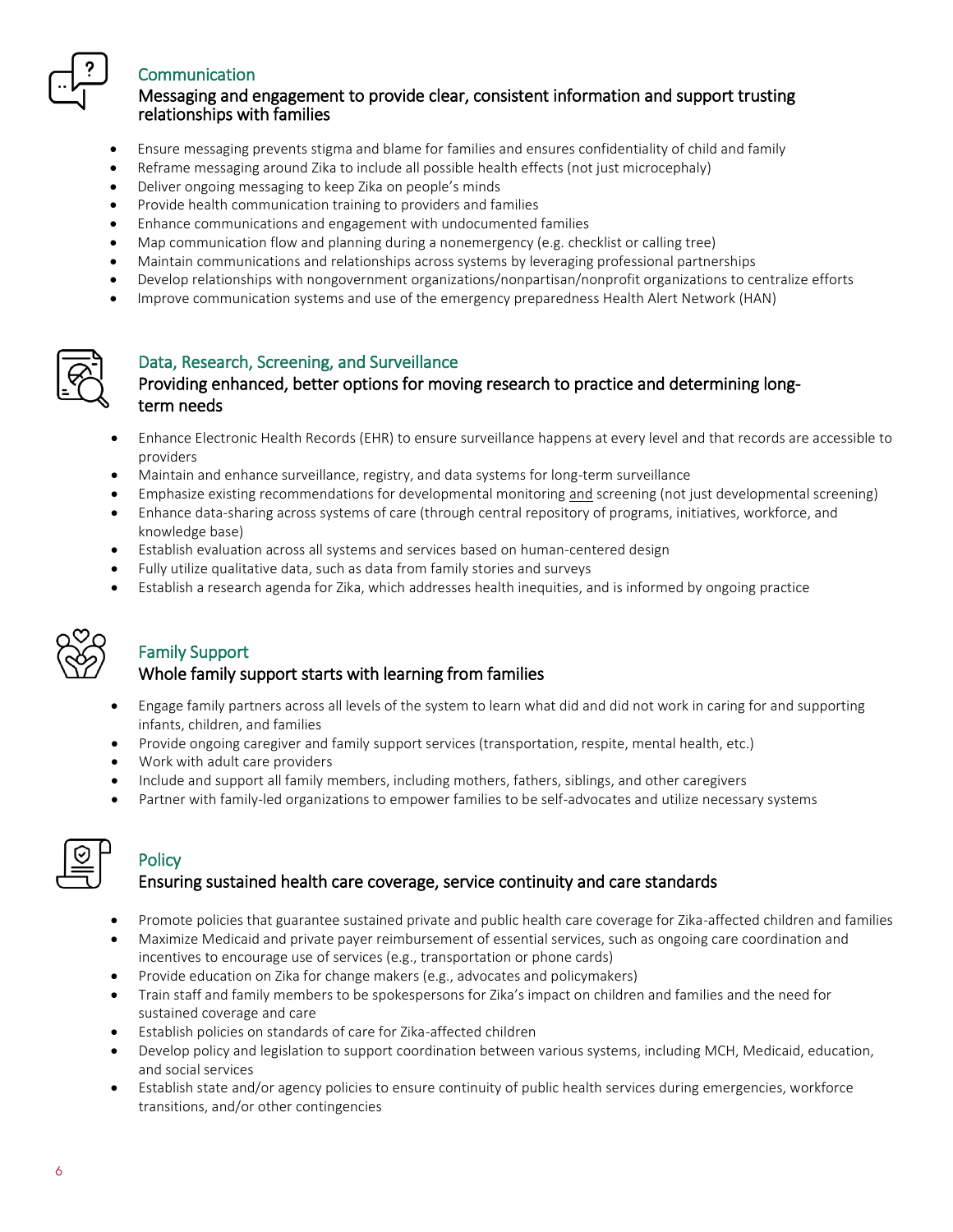

#### Service Delivery & Coordination

#### Easy to use systems for families and better provider care

- Make systems easy to navigate for families: streamline care and bring services to families
- Include family organizational partners to advise on all systems change from the beginning
- Improve access and connection to specialists to address the unique needs of those affected by Zika
- Improve infrastructure for surveillance throughout life to ensure needs are identified and met
- Establish a universal model or definition of basic care coordination that meets national standards $12$
- Define a care package for those affected by Zika (health, development, educational, and social support)
- Establish a single point of entry for a multidisciplinary system
- Ensure early referral to intervention services
- Link child/youth systems with adult systems
- Strengthen and enhance screening and services, case management, and complex care coordination
- Evaluate mental health and wellbeing across the lifespan
- Establish community-based partnerships to operationalize systems coordination

#### **Technology**

#### Leveraging opportunities to connect systems and people

- Enhance the EHR system and data coordination
- Establish triggers or flags for referrals in EHRs to improve care coordination
- Develop or review telehealth licensing policy through the lens of Zika-related care and needs
- Leverage technology to share information across data systems (e.g., merge EHRs and health information exchanges, streamline reporting, and improve integration within health department programs) and with families (social media, jump drives, etc.)
- Use telementoring (such as th[e ECHO model\)](https://echo.unm.edu/) as an educational and/or care coordination tool
- Increase use of telehealth and telemedicine to bring the patient to the provider



#### Workforce Development

#### Ensuring that the public health, primary care, and specialty care workforces are prepared to address Zika and its associated long-term needs

- Improve communication across systems, within states and regions
- Strengthen linkages with emergency preparedness and MCH
- Improve ways to share best and promising practices (e.g., evidence-informed repository for Zika)
- Improve cultural competency and cultural brokering
- Provide ongoing training on Zika for the existing workforce
- Provide training on how to communicate about Zika and elevate family stories
- Reduce barriers for professionals to serve in shortage areas
- Integrate Zika into standards of care
- Improve recruitment of future workforce (e.g., establish a public health framework for education, a pipeline of providers at institutions of higher education)
- Expand and better resource school nursing/medical services, including allied health services